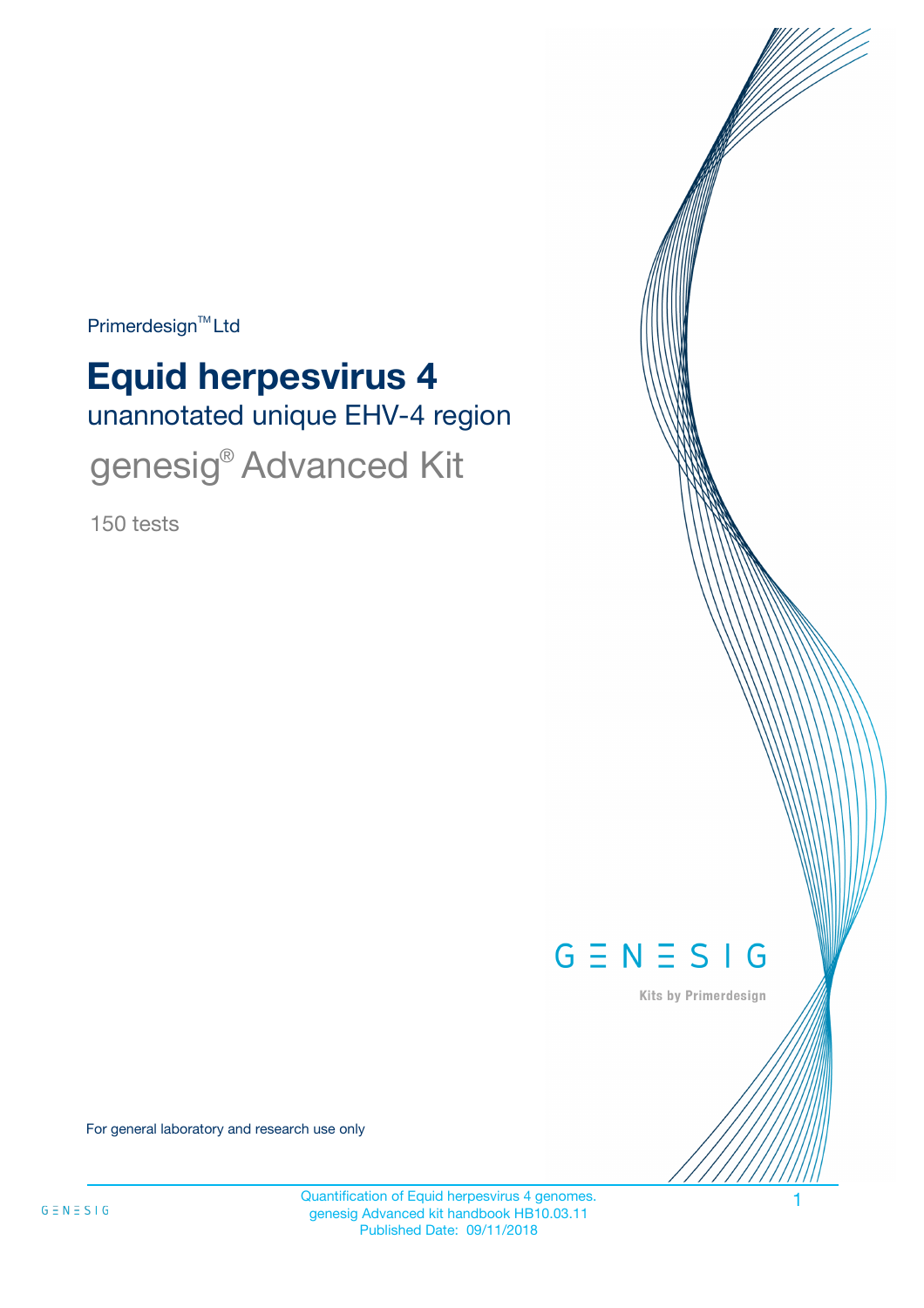## Introduction to Equid herpesvirus 4

Equid Herpesvirus is a double stranded DNA virus which is responsible for acute febrile respiratory disease in horses upon primary infection and it is characterized by rhinopharyngitis and tracheobronchitis. It is a member of the genus Varicellovirus, which belongs to the subfamily Alphaherpesvirinae. The Equid Herpes virus 4 genome is approximately 145 kb long and consists of two regions, L (Long) and S (Short). The region S is flanked by two inverted repeat regions: an internal repeat sequence (IRS) and a terminal repeat sequence (TRS) which allow the generation of two equimolar isomers. Region L consists of a unique sequence flanked by small inverted repeats (IRS and TRS).

Transmission occurs by direct or indirect contact with infective nasal discharges, aborted foetuses and placental fluids. Virus-laden droplets generated by forced expirations through the airways can produce aerosols capable of travelling over short distances. The virus enters the horse through the upper respiratory tract where it replicates in the mucosal epithelial cells. The infection is restricted to the respiratory tract epithelium and associated lymph nodes.

Clinical signs may include nasal discharge that may progress into a mucoid discharge, mild coughing and occasionally fever. EHV-4 rarely results in viremia and abortion. Clinical signs are most intense and virus shedding most abundant during the first few days of infection. The most obvious clinical symptom is bilateral nasal discharge and in the early stage of the infection it is largely unnoticed. The infection usually clears within one to three weeks.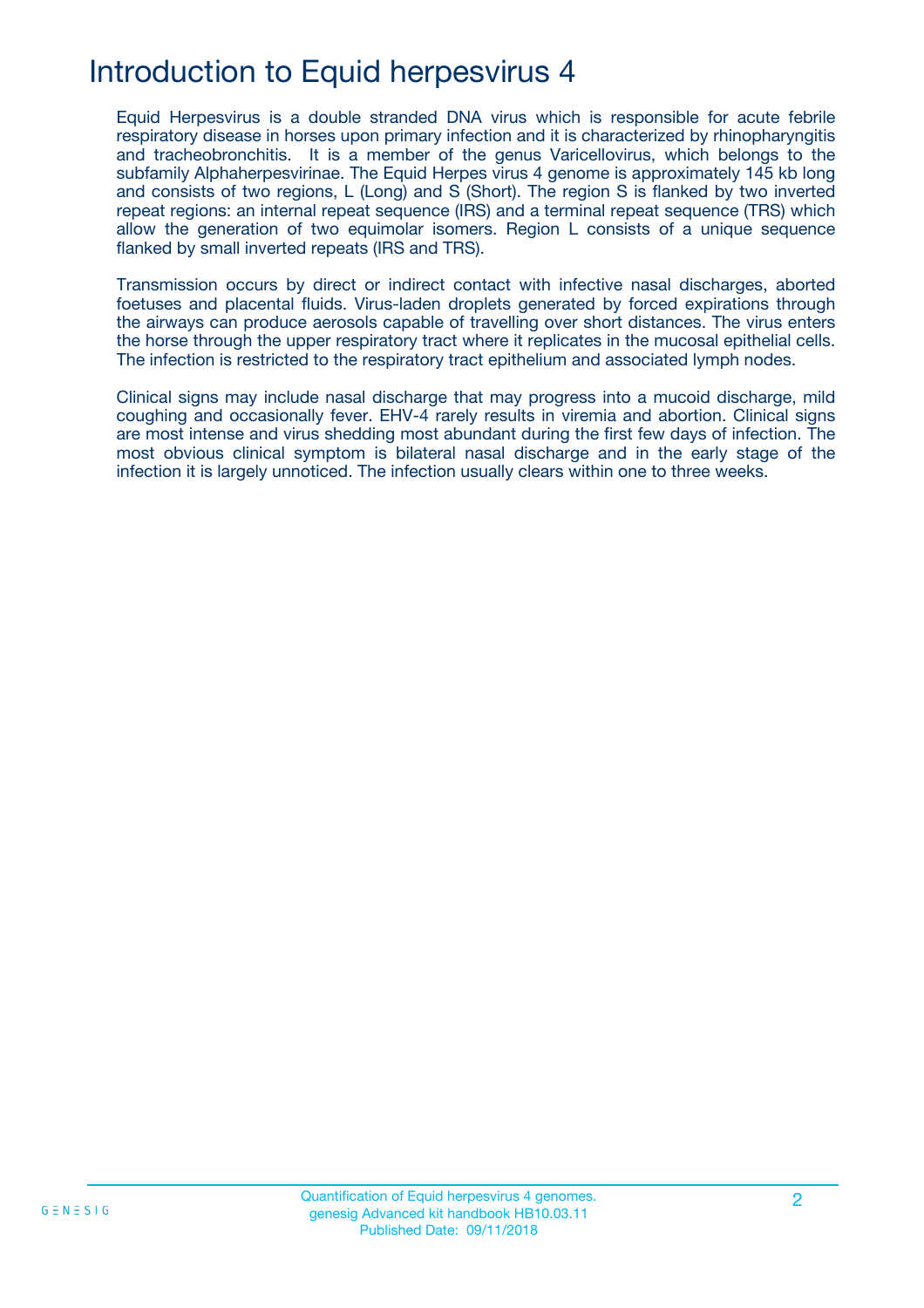# **Specificity**

The Primerdesign genesig Kit for Equid herpesvirus 4 (EHV-4) genomes is designed for the in vitro quantification of EHV-4 genomes. The kit is designed to have a broad detection profile. Specifically, the primers represent 100% homology with over 95% of the NCBI database reference sequences available at the time of design.

The dynamics of genetic variation means that new sequence information may become available after the initial design. Primerdesign periodically reviews the detection profiles of our kits and when required releases new versions.

If you require further information, or have a specific question about the detection profile of this kit then please send an e.mail to enquiry@primerdesign.co.uk and our bioinformatics team will answer your question.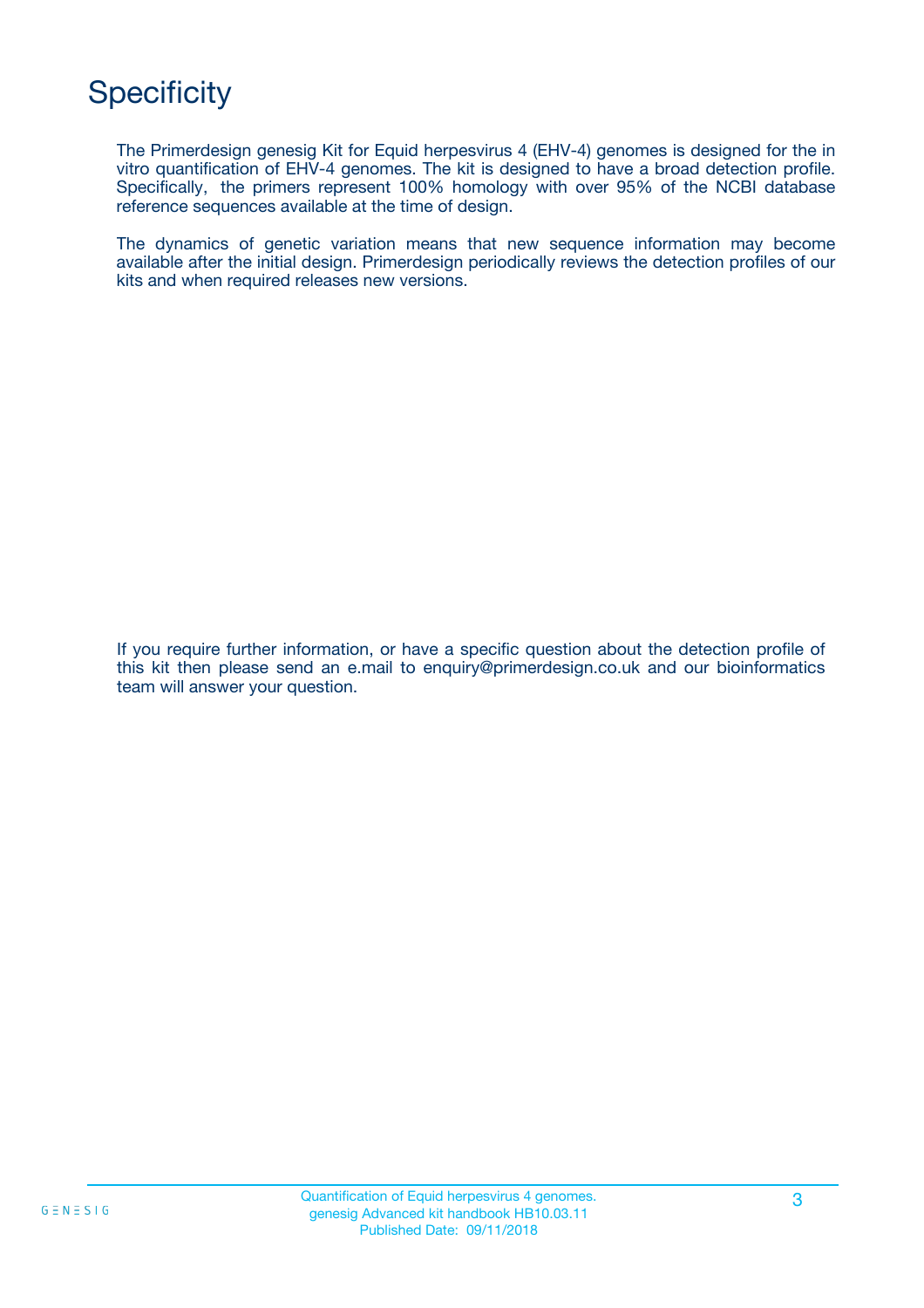## Kit contents

- **EHV-4 specific primer/probe mix (150 reactions BROWN)** FAM labelled
- **EHV-4 positive control template (for Standard curve RED)**
- **Internal extraction control primer/probe mix (150 reactions BROWN)** VIC labelled as standard
- **Internal extraction control DNA (150 reactions BLUE)**
- **Endogenous control primer/probe mix (150 reactions BROWN)** FAM labelled
- **RNase/DNase free water (WHITE)** for resuspension of primer/probe mixes
- **Template preparation buffer (YELLOW)** for resuspension of internal control template, positive control template and standard curve preparation

### Reagents and equipment to be supplied by the user

#### **Real-time PCR Instrument**

#### **Extraction kit**

This kit is recommended for use with genesig Easy DNA/RNA extraction kit. However, it is designed to work well with all processes that yield high quality RNA and DNA with minimal PCR inhibitors.

#### **oasig**TM **lyophilised or Precision**®**PLUS 2X qPCR Master Mix**

This kit is intended for use with oasig or PrecisionPLUS2X qPCR Master Mix.

**Pipettors and Tips**

**Vortex and centrifuge**

#### **Thin walled 1.5 ml PCR reaction tubes**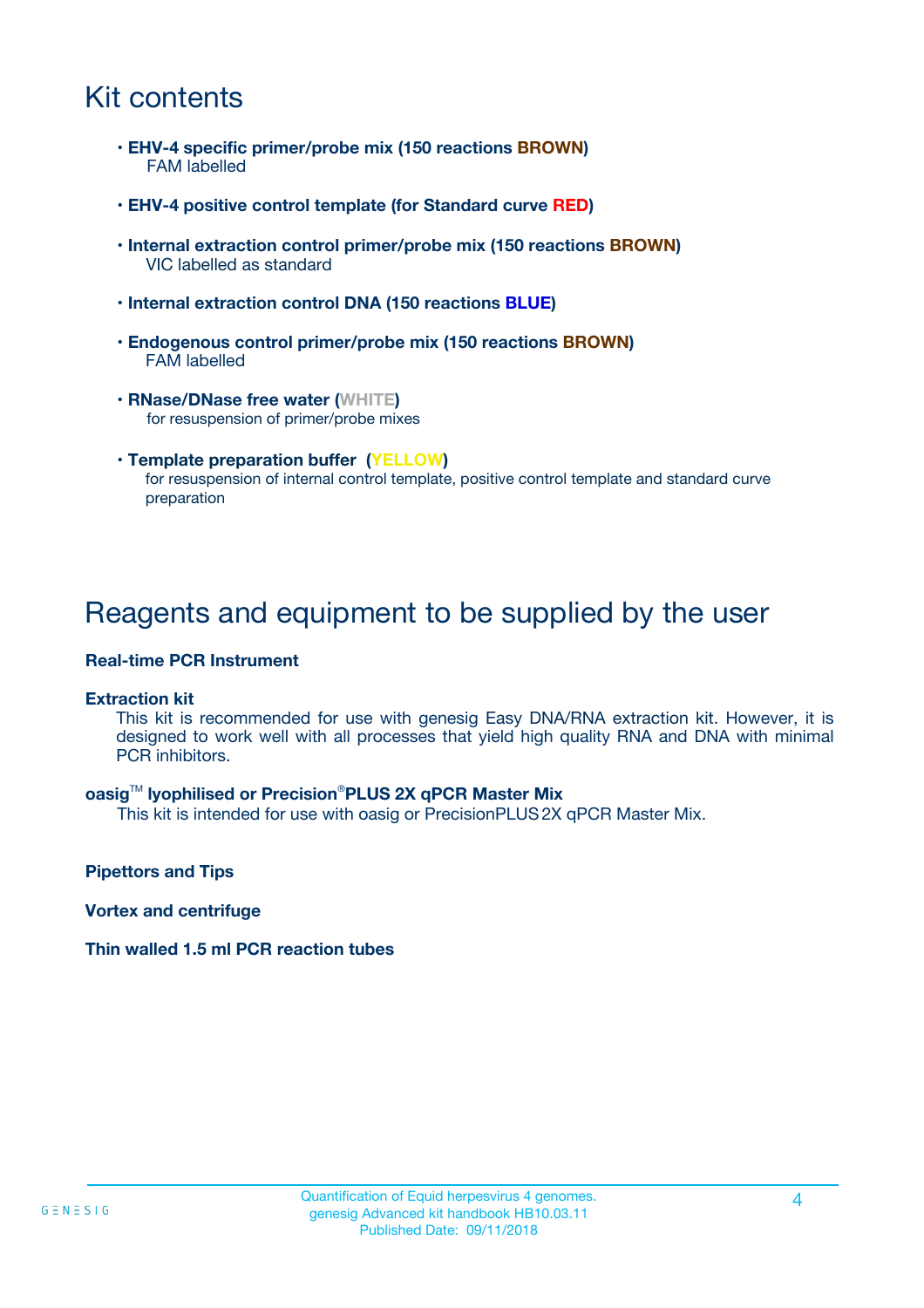### Kit storage and stability

This kit is stable at room temperature but should be stored at -20ºC on arrival. Once the lyophilised components have been resuspended they should not be exposed to temperatures above -20°C for longer than 30 minutes at a time and unnecessary repeated freeze/thawing should be avoided. The kit is stable for six months from the date of resuspension under these circumstances.

If a standard curve dilution series is prepared this can be stored frozen for an extended period. If you see any degradation in this serial dilution a fresh standard curve can be prepared from the positive control.

Primerdesign does not recommend using the kit after the expiry date stated on the pack.

### Suitable sample material

All kinds of sample material suited for PCR amplification can be used. Please ensure the samples are suitable in terms of purity, concentration, and DNA integrity (An internal PCR control is supplied to test for non specific PCR inhibitors). Always run at least one negative control with the samples. To prepare a negative-control, replace the template DNA sample with RNase/DNase free water.

### Dynamic range of test

Under optimal PCR conditions genesig EHV-4 detection kits have very high priming efficiencies of >95% and can detect less than 100 copies of target template.

## Notices and disclaimers

This product is developed, designed and sold for research purposes only. It is not intended for human diagnostic or drug purposes or to be administered to humans unless clearly expressed for that purpose by the Food and Drug Administration in the USA or the appropriate regulatory authorities in the country of use. During the warranty period Primerdesign genesig detection kits allow precise and reproducible data recovery combined with excellent sensitivity. For data obtained by violation to the general GLP guidelines and the manufacturer's recommendations the right to claim under guarantee is expired. PCR is a proprietary technology covered by several US and foreign patents. These patents are owned by Roche Molecular Systems Inc. and have been sub-licensed by PE Corporation in certain fields. Depending on your specific application you may need a license from Roche or PE to practice PCR. Additional information on purchasing licenses to practice the PCR process may be obtained by contacting the Director of Licensing at Roche Molecular Systems, 1145 Atlantic Avenue, Alameda, CA 94501 or Applied Biosystems business group of the Applera Corporation, 850 Lincoln Centre Drive, Foster City, CA 94404. In addition, the 5' nuclease assay and other homogeneous amplification methods used in connection with the PCR process may be covered by U.S. Patents 5,210,015 and 5,487,972, owned by Roche Molecular Systems, Inc, and by U.S. Patent 5,538,848, owned by The Perkin-Elmer Corporation.

# Trademarks

Primerdesign™ is a trademark of Primerdesign Ltd.

genesig $^\circledR$  is a registered trademark of Primerdesign Ltd.

The PCR process is covered by US Patents 4,683,195, and 4,683,202 and foreign equivalents owned by Hoffmann-La Roche AG. BI, ABI PRISM® GeneAmp® and MicroAmp® are registered trademarks of the Applera Genomics (Applied Biosystems Corporation). BIOMEK® is a registered trademark of Beckman Instruments, Inc.; iCycler™ is a registered trademark of Bio-Rad Laboratories, Rotor-Gene is a trademark of Corbett Research. LightCycler™ is a registered trademark of the Idaho Technology Inc. GeneAmp®, TaqMan® and AmpliTaqGold® are registered trademarks of Roche Molecular Systems, Inc., The purchase of the Primerdesign™ reagents cannot be construed as an authorization or implicit license to practice PCR under any patents held by Hoffmann-LaRoche Inc.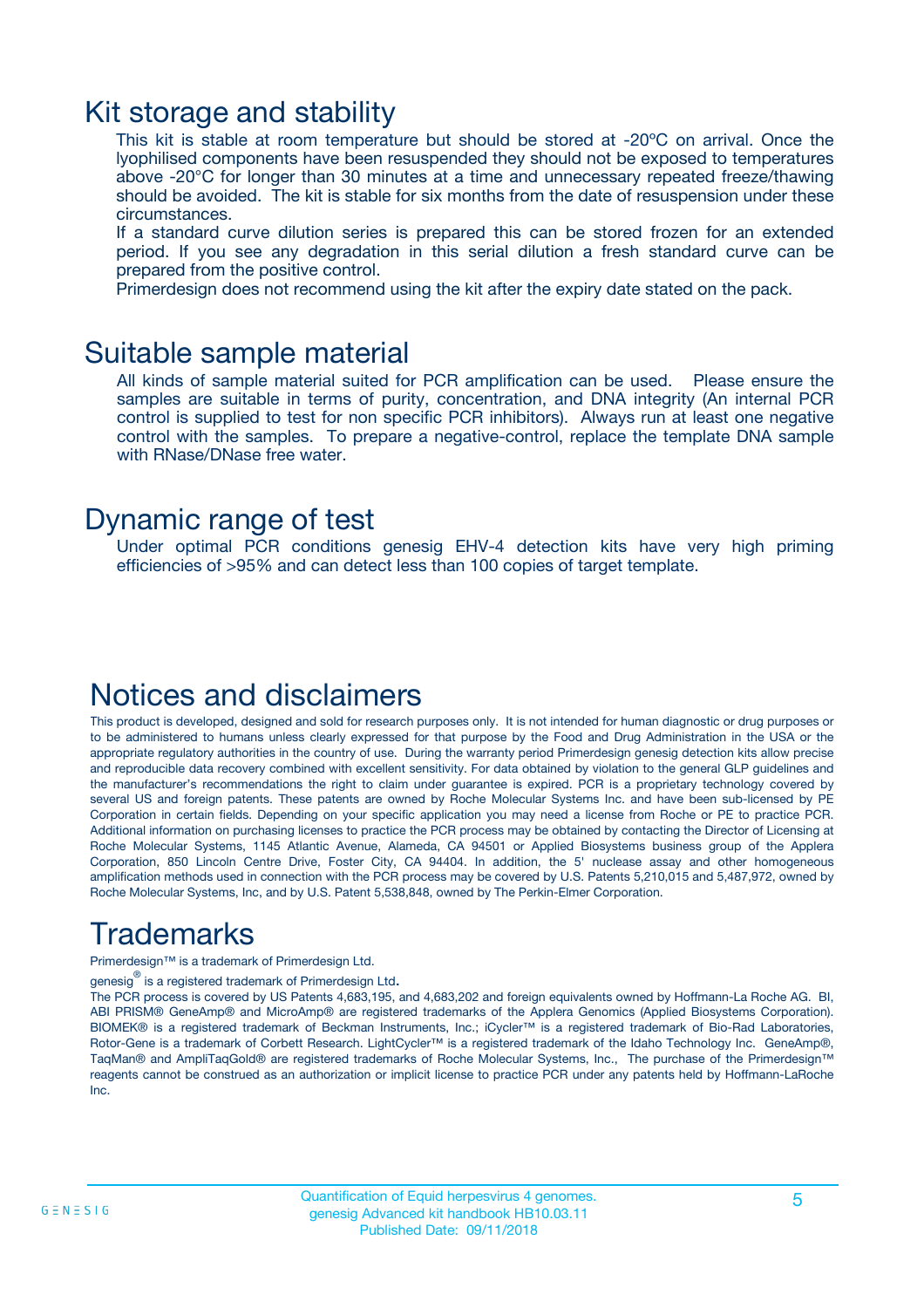### Principles of the test

#### **Real-time PCR**

A EHV-4 specific primer and probe mix is provided and this can be detected through the FAM channel.

The primer and probe mix provided exploits the so-called TaqMan® principle. During PCR amplification, forward and reverse primers hybridize to the EHV-4 DNA. A fluorogenic probe is included in the same reaction mixture which consists of a DNA probe labeled with a 5`-dye and a 3`-quencher. During PCR amplification, the probe is cleaved and the reporter dye and quencher are separated. The resulting increase in fluorescence can be detected on a range of qPCR platforms.

#### **Positive control**

For copy number determination and as a positive control for the PCR set up, the kit contains a positive control template. This can be used to generate a standard curve of EHV-4 copy number / Cq value. Alternatively the positive control can be used at a single dilution where full quantitative analysis of the samples is not required. Each time the kit is used, at least one positive control reaction must be included in the run. A positive result indicates that the primers and probes for detecting the target EHV-4 gene worked properly in that particular experimental scenario. If a negative result is obtained the test results are invalid and must be repeated. Care should be taken to ensure that the positive control does not contaminate any other kit component which would lead to false-positive results. This can be achieved by handling this component in a Post PCR environment. Care should also be taken to avoid cross-contamination of other samples when adding the positive control to the run. This can be avoided by sealing all other samples and negative controls before pipetting the positive control into the positive control well.

#### **Negative control**

To validate any positive findings a negative control reaction should be included every time the kit is used. For this reaction the RNase/DNase free water should be used instead of template. A negative result indicates that the reagents have not become contaminated while setting up the run.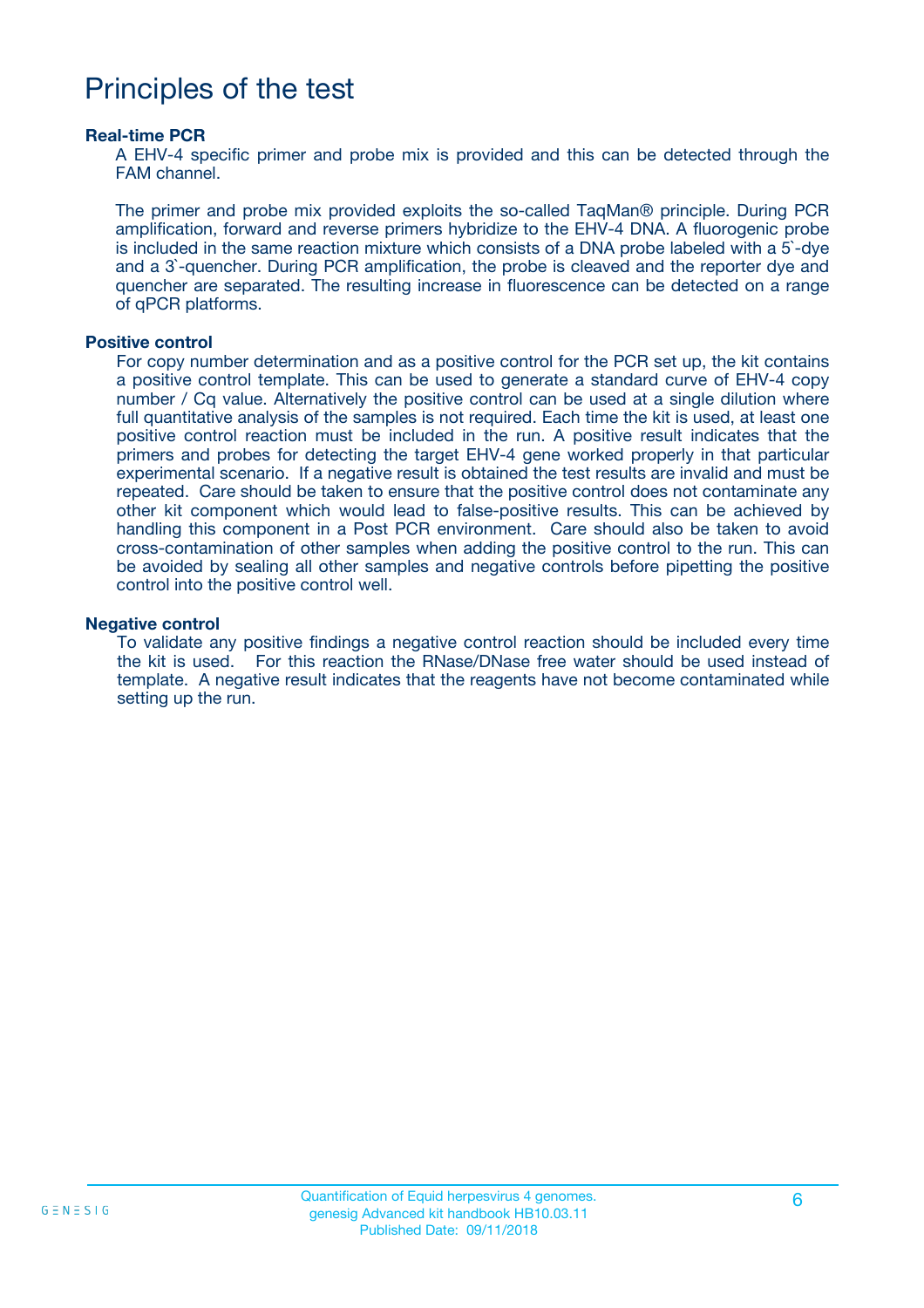#### **Internal DNA extraction control**

When performing DNA extraction, it is often advantageous to have an exogenous source of DNA template that is spiked into the lysis buffer. This control DNA is then co-purified with the sample DNA and can be detected as a positive control for the extraction process. Successful co-purification and qPCR for the control DNA also indicates that PCR inhibitors are not present at a high concentration.

A separate primer and probe mix are supplied with this kit to detect the exogenous DNA using qPCR. The primers are present at PCR limiting concentrations which allows multiplexing with the target sequence primers. Amplification of the control DNA does not interfere with detection of the EHV-4 target DNA even when present at low copy number. The Internal control is detected through the VIC channel and gives a Cq value of 28+/-3.

#### **Endogenous control**

To confirm extraction of a valid biological template, a primer and probe mix is included to detect an endogenous gene. Detection of the endogenous control is through the FAM channel and it is NOT therefore possible to perform a multiplex with the EHV-4 primers. A poor endogenous control signal may indicate that the sample did not contain sufficient biological material.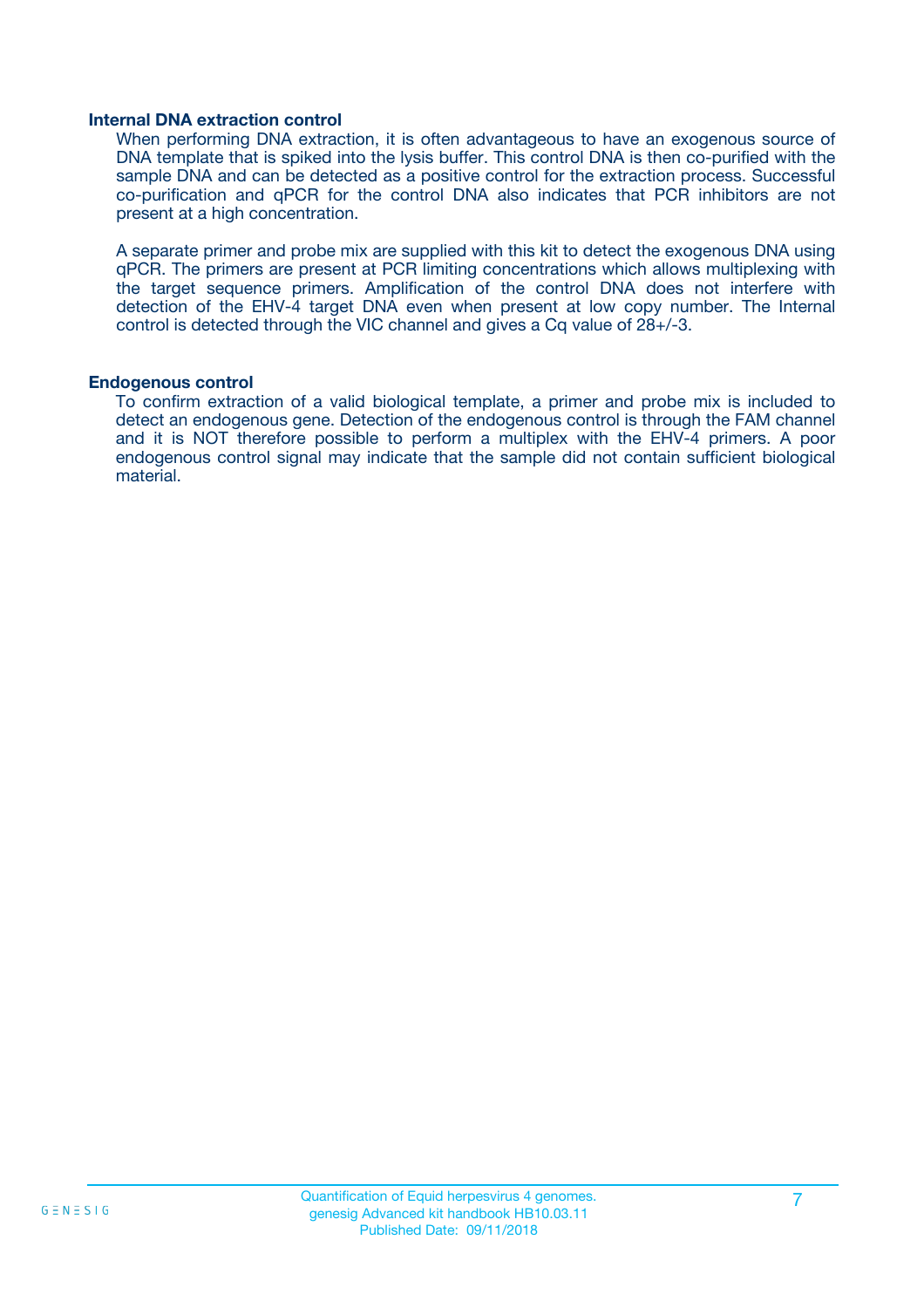### Resuspension protocol

To minimize the risk of contamination with foreign DNA, we recommend that all pipetting be performed in a PCR clean environment. Ideally this would be a designated PCR lab or PCR cabinet. Filter tips are recommended for all pipetting steps.

- **1. Pulse-spin each tube in a centrifuge before opening.** This will ensure lyophilised primer and probe mix is in the base of the tube and is not spilt upon opening the tube.
- **2. Resuspend the primer/probe mixes in the RNase/DNase free water supplied, according to the table below:**

To ensure complete resuspension, vortex each tube thoroughly.

| Component - resuspend in water                       |             |  |
|------------------------------------------------------|-------------|--|
| <b>Pre-PCR pack</b>                                  |             |  |
| EHV-4 primer/probe mix (BROWN)                       | $165$ µl    |  |
| Internal extraction control primer/probe mix (BROWN) | $165$ $\mu$ |  |
| Endogenous control primer/probe mix (BROWN)          | $165$ µl    |  |

**3. Resuspend the internal control template and positive control template in the template preparation buffer supplied, according to the table below:** To ensure complete resuspension, vortex each tube thoroughly.

| Component - resuspend in template preparation buffer |          |  |
|------------------------------------------------------|----------|--|
| <b>Pre-PCR heat-sealed foil</b>                      |          |  |
| Internal extraction control DNA (BLUE)               |          |  |
| <b>Post-PCR heat-sealed foil</b>                     |          |  |
| EHV-4 Positive Control Template (RED) *              | $500$ µl |  |

\* This component contains high copy number template and is a VERY significant contamination risk. It must be opened and handled in a separate laboratory environment, away from the other components.

### DNA extraction

The internal extraction control DNA can be added either to the DNA lysis/extraction buffer or to the DNA sample once it has been resuspended in lysis buffer.

**DO NOT add the internal extraction control DNA directly to the unprocessed biological sample as this will lead to degradation and a loss in signal.**

- **1. Add 4µl of the Internal extraction control DNA (BLUE) to each sample in DNA lysis/extraction buffer per sample.**
- **2. Complete DNA extraction according to the manufacturers protocols.**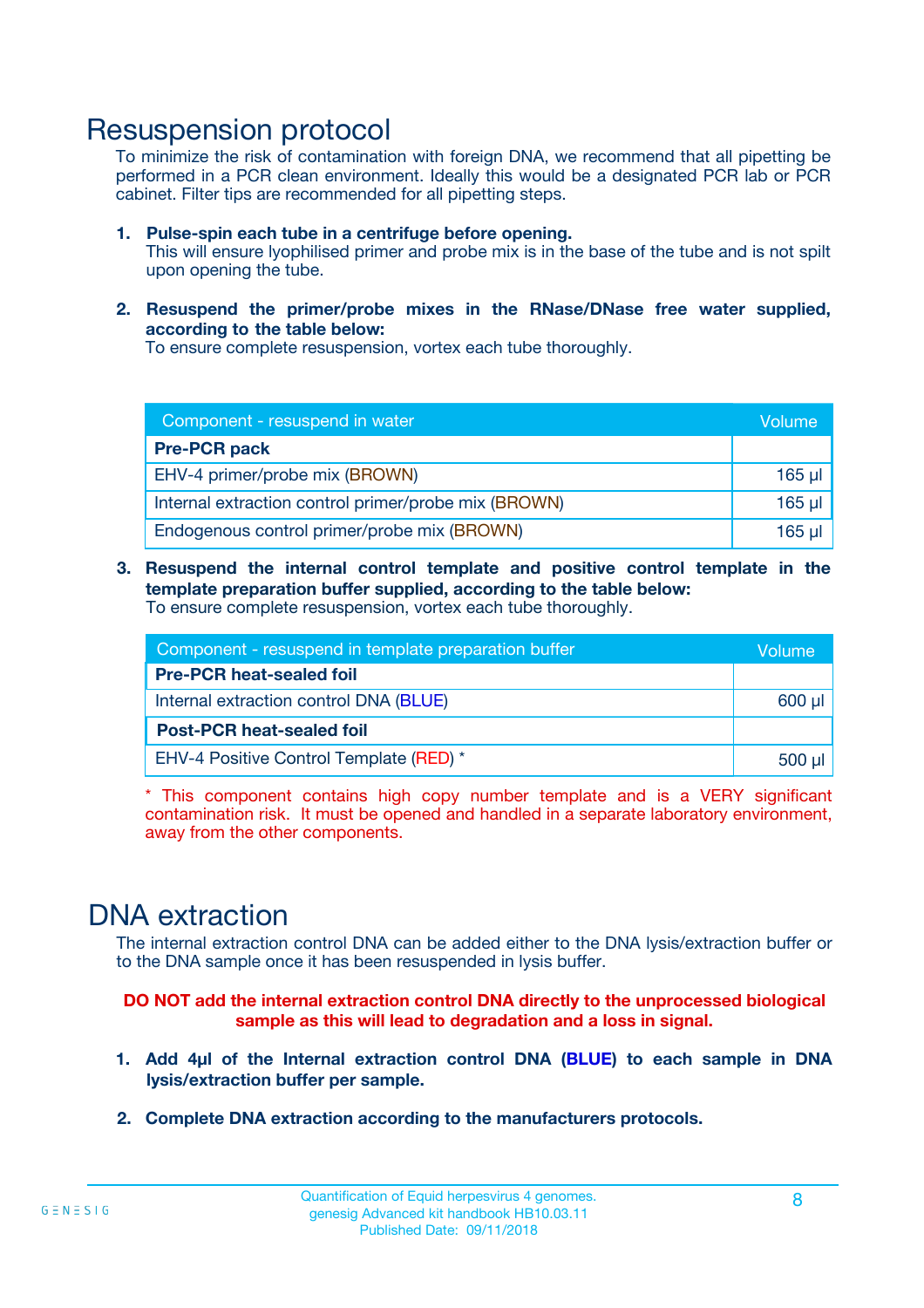# qPCR detection protocol

**1. For each DNA sample prepare a reaction mix according to the table below:** Include sufficient reactions for positive and negative controls.

| Component                                            | Volume   |
|------------------------------------------------------|----------|
| oasig or PrecisionPLUS 2X qPCR Master Mix            | $10 \mu$ |
| EHV-4 primer/probe mix (BROWN)                       | 1 µI     |
| Internal extraction control primer/probe mix (BROWN) | 1 µl     |
| <b>RNase/DNase free water (WHITE)</b>                | $3 \mu$  |
| <b>Final Volume</b>                                  | 15 µl    |

**2. For each DNA sample prepare an endogenous control reaction according to the table below (Optional):**

**This control reaction will provide useful information regarding the quality of the biological sample.**

| Component                                   | Volume          |
|---------------------------------------------|-----------------|
| oasig or PrecisionPLUS 2X qPCR Master Mix   | $10 \mu$        |
| Endogenous control primer/probe mix (BROWN) | 1 µI            |
| <b>RNase/DNase free water (WHITE)</b>       | 4 µl            |
| <b>Final Volume</b>                         | 15 <sub>µ</sub> |

- **3. Pipette 15µl of each mix into individual wells according to your qPCR experimental plate set up.**
- **4. Prepare sample DNA templates for each of your samples.**
- **5. Pipette 5µl of DNA template into each well, according to your experimental plate set up.**

For negative control wells use 5µl of RNase/DNase free water. The final volume in each well is 20ul.

**6. If a standard curve is included for quantitative analysis, prepare a reaction mix according to the table below:**

| Component                                 | Volume   |
|-------------------------------------------|----------|
| oasig or PrecisionPLUS 2X qPCR Master Mix | 10 µl    |
| EHV-4 primer/probe mix (BROWN)            | 1 µI     |
| <b>RNase/DNase free water (WHITE)</b>     | $4 \mu$  |
| <b>Final Volume</b>                       | $15 \mu$ |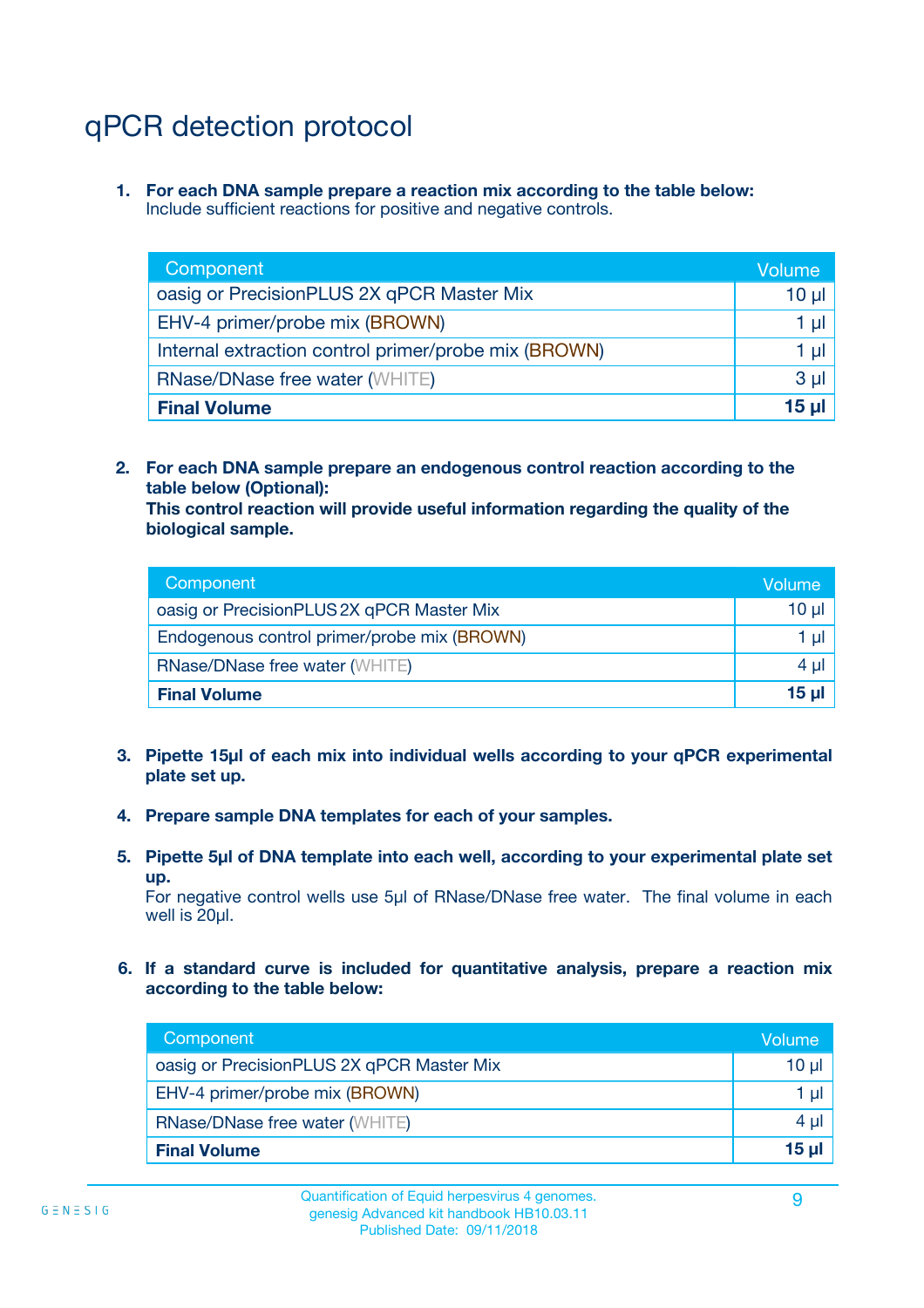#### **7. Preparation of standard curve dilution series.**

- 1) Pipette 90µl of template preparation buffer into 5 tubes and label 2-6
- 2) Pipette 10µl of Positive Control Template (RED) into tube 2
- 3) Vortex thoroughly
- 4) Change pipette tip and pipette 10µl from tube 2 into tube 3
- 5) Vortex thoroughly

Repeat steps 4 and 5 to complete the dilution series

| <b>Standard Curve</b>         | <b>Copy Number</b>     |
|-------------------------------|------------------------|
| Tube 1 Positive control (RED) | $2 \times 10^5$ per µl |
| Tube 2                        | $2 \times 10^4$ per µl |
| Tube 3                        | $2 \times 10^3$ per µl |
| Tube 4                        | $2 \times 10^2$ per µl |
| Tube 5                        | 20 per µl              |
| Tube 6                        | 2 per µl               |

**8. Pipette 5µl of standard template into each well for the standard curve according to your experimental plate set up.**

#### The final volume in each well is 20µl.

# qPCR amplification protocol

Amplification conditions using oasig or PrecisionPLUS 2X qPCR Master Mix.

|             | <b>Step</b>       | <b>Time</b>     | Temp    |
|-------------|-------------------|-----------------|---------|
|             | Enzyme activation | 2 min           | 95 °C   |
| Cycling x50 | Denaturation      | 10 <sub>s</sub> | 95 $°C$ |
|             | DATA COLLECTION * | 60 s            | 60 °C   |

\* Fluorogenic data should be collected during this step through the FAM and VIC channels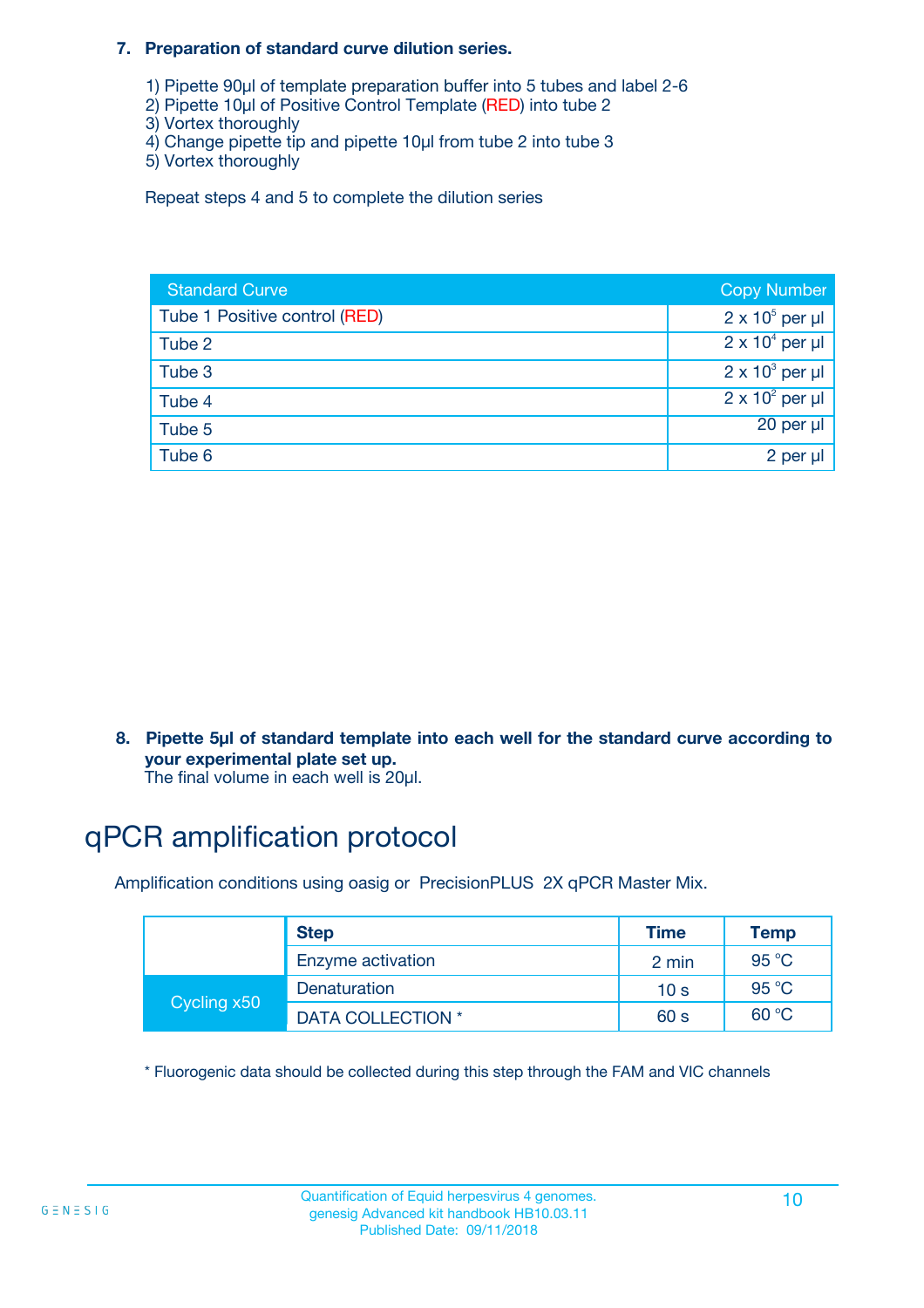# Interpretation of results

| <b>Target</b><br>(FAM) | <b>Internal</b><br>control<br>(NIC) | <b>Positive</b><br>control | <b>Negative</b><br>control | Interpretation                                                                                                  |
|------------------------|-------------------------------------|----------------------------|----------------------------|-----------------------------------------------------------------------------------------------------------------|
| $\leq 30$              | $+ 1 -$                             | ÷                          |                            | <b>POSITIVE QUANTITATIVE RESULT</b><br>calculate copy number                                                    |
| > 30                   | ٠                                   | ÷                          |                            | <b>POSITIVE QUANTITATIVE RESULT</b><br>calculate copy number                                                    |
| > 30                   |                                     | ÷                          |                            | <b>POSITIVE QUALITATIVE RESULT</b><br>do not report copy number as this<br>may be due to poor sample extraction |
|                        | ÷                                   | ÷                          |                            | <b>NEGATIVE RESULT</b>                                                                                          |
| $+ 1 -$                | $+ 1 -$                             | ÷                          | $\leq$ 35                  | <b>EXPERIMENT FAILED</b><br>due to test contamination                                                           |
| $+$ / -                | $+ 1 -$                             | ÷                          | > 35                       | $\star$                                                                                                         |
|                        |                                     | ÷                          |                            | <b>SAMPLE PREPARATION FAILED</b>                                                                                |
|                        |                                     |                            | $+$ /                      | <b>EXPERIMENT FAILED</b>                                                                                        |

Positive control template (**RED**) is expected to amplify between Cq 16 and 23. Failure to satisfy this quality control criterion is a strong indication that the experiment has been compromised.

\*Where the test sample is positive and the negative control is positive with a  $Ca > 35$ , the sample must be reinterpreted based on the relative signal strength of the two results:



If the sample amplifies  $> 5$  Cq earlier than the negative control then the sample should be reinterpreted (via the table above) with the negative control verified as negative.



If the sample amplifies  $< 5$  Cq earlier than the negative control then the positive sample result is invalidated and<br>the result should be determined  $the$  result should be inconclusive due to test contamination. The test for this sample should be repeated.